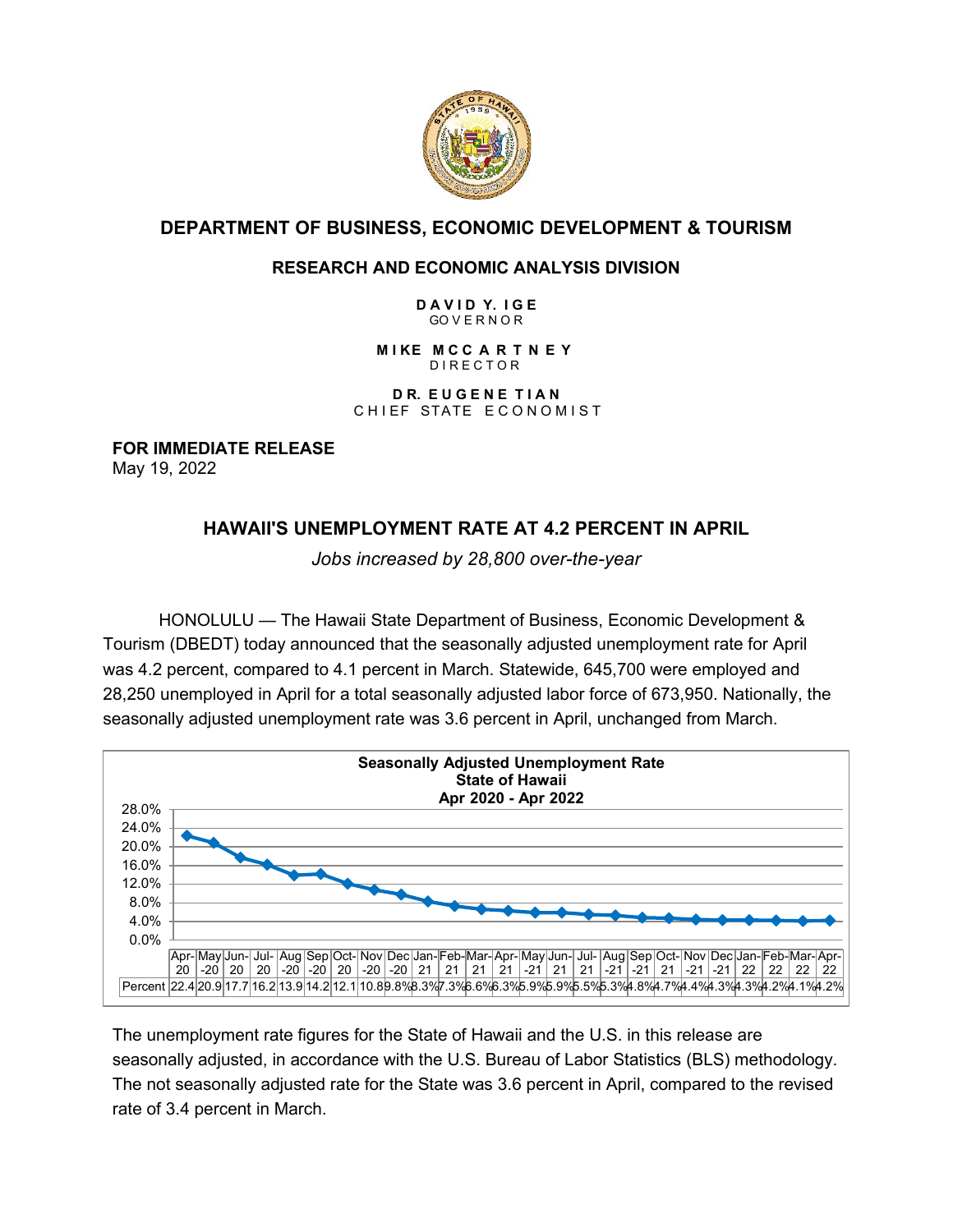| State of Hawaii Seasonally Adjusted Labor Force Data** |          |          |           |  |
|--------------------------------------------------------|----------|----------|-----------|--|
|                                                        | Apr 2022 | Mar 2022 | Apr 2021* |  |
| Labor Force                                            | 673,950  | 672,250  | 666,700   |  |
| Employment                                             | 645,700  | 644,950  | 624,550   |  |
| Unemployment                                           | 28,250   | 27,300   | 42,150    |  |
|                                                        |          |          |           |  |

\* benchmarked data **\*\*\*totals may not add due to rounding** 

|                                | <b>APR</b> | MAR  | APR* |
|--------------------------------|------------|------|------|
|                                | 2022       | 2022 | 2021 |
| <b>Seasonally Adjusted</b>     |            |      |      |
| <b>STATE</b>                   | 4.2        | 4.1  | 6.3  |
| U. S.                          | 3.6        | 3.6  | 6.0  |
| <b>Not Seasonally Adjusted</b> |            |      |      |
| <b>STATE</b>                   | 3.6        | 3.4  | 5.8  |
| <b>HONOLULU</b>                | 3.4        | 3.2  | 5.2  |
| <b>HAWAII COUNTY</b>           | 3.6        | 3.3  | 5.5  |
| <b>KAUAI</b>                   | 4.5        | 4.6  | 8.6  |
| <b>MAUI COUNTY</b>             | 4.3        | 4.2  | 7.7  |
| <b>Maui Island</b>             | 4.2        | 4.1  | 7.9  |
| <b>Molokai</b>                 | 7.4        | 7.1  | 5.3  |
| Lanai                          | 3.2        | 5.0  | 2.9  |
| U. S.                          | 3.3        | 3.8  | 5.7  |

county & island rates are not seasonally adjusted

\* benchmarked data

#### **Industry Payroll Employment (Establishment Survey)**

In a separate measure of employment, total nonagricultural jobs increased by 3,800 in April over March. Job gains were experienced in Leisure & Hospitality (+2,100); Education & Health Services (+1,100); Information (+400); Professional & Business Services (+200); and Financial Activities (+200). Within Leisure & Hospitality, the bulk of the rise was evenly split between Accommodation; and Food Services & Drinking Places, though there was also expansion in Arts, Entertainment, & Recreation. Within Education & Health Services, almost all of the gains were in Health Care & Social Assistance, particularly in the Ambulatory Health Care Services subsector. Manufacturing jobs remained unchanged. Job losses occurred in Other Services (- 100); Construction (-300); and Trade, Transportation, & Utilities (-400). Government employment rose by 600 jobs, with the increase attributed to the Department of Education and the University of Hawaii System. Over- the-year (April 2021 was the 13th month of pandemic effects), nonfarm jobs have gone up by 28,800, or 5.0 percent. However, in comparison with March 2020 (last month prior to pandemic effects), nonfarm jobs were down by 50,000, or -7.6 percent.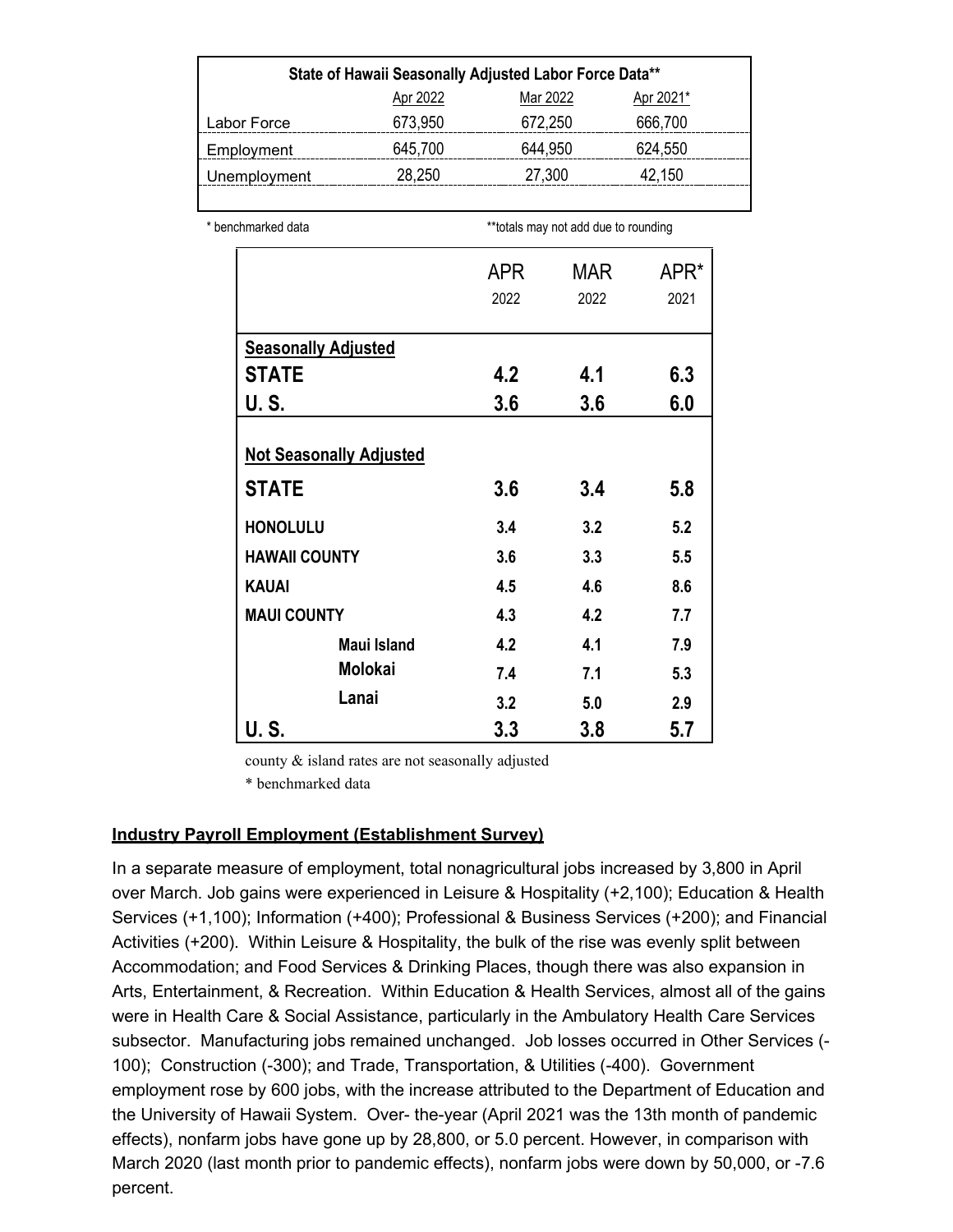| <b>Seasonally Adjusted Non-Ag. Jobs (Statewide)</b> |         |         |         |  |  |
|-----------------------------------------------------|---------|---------|---------|--|--|
|                                                     | Apr-22  | Mar-22  | Apr-21  |  |  |
| MINING, LOGGING & CONSTRUCTION                      | 36,300  | 36,600  | 37,500  |  |  |
| <b>MANUFACTURING</b>                                | 12,500  | 12,500  | 11,800  |  |  |
| Durable Goods                                       | 3,100   | 3,200   | 3,300   |  |  |
| Non-Durable Goods                                   | 9,400   | 9,300   | 8,500   |  |  |
| TRADE, TRANSPORTATION & UTILITIES                   | 111,800 | 112,200 | 107,100 |  |  |
| <b>Wholesale Trade</b>                              | 16,200  | 16,300  | 16,300  |  |  |
| <b>Retail Trade</b>                                 | 64,500  | 64,600  | 62,500  |  |  |
| Transportation, Warehousing, & Utilities            | 31,100  | 31,300  | 28,300  |  |  |
| <b>INFORMATION</b>                                  | 8,600   | 8,200   | 7,500   |  |  |
| <b>FINANCIAL ACTIVITIES</b>                         | 26,400  | 26,200  | 26,900  |  |  |
| Finance & Insurance                                 | 15,300  | 15,200  | 16,100  |  |  |
| Real Estate & Rental & Leasing                      | 11,100  | 11,000  | 10,800  |  |  |
| <b>PROFESSIONAL &amp; BUSINESS SERVICES</b>         | 68,800  | 68,600  | 67,700  |  |  |
| Professional, Scientific, Tech Svcs                 | 24,900  | 24,700  | 25,100  |  |  |
| Management of Companies & Enterprises               | 8,600   | 8,600   | 8,300   |  |  |
| Administrative & Support & Waste Mgmt               | 35,300  | 35,300  | 34,300  |  |  |
| <b>EDUCATION &amp; HEALTH SERVICES</b>              | 85,700  | 84,600  | 84,400  |  |  |
| <b>Educational Services</b>                         | 13,500  | 13,400  | 12,600  |  |  |
| Health Care & Social Assistance                     | 72,200  | 71,200  | 71,800  |  |  |
| LEISURE & HOSPITALITY                               | 109,600 | 107,500 | 88,700  |  |  |
| Arts, Entertainment & Recreation                    | 10,600  | 10,000  | 8,800   |  |  |
| <b>Accommodation &amp; Food Services</b>            | 99,000  | 97,500  | 79,900  |  |  |
| <b>OTHER SERVICES</b>                               | 25,400  | 25,500  | 23,800  |  |  |
| <b>GOVERNMENT</b>                                   | 120,200 | 119,600 | 121,100 |  |  |
| <b>Federal Government</b>                           | 34,700  | 34,700  | 34,900  |  |  |
| <b>State Government</b>                             | 67,000  | 66,400  | 67,400  |  |  |
| <b>Local Government</b>                             | 18,500  | 18,500  | 18,800  |  |  |
| <b>TOTAL: STATEWIDE</b>                             | 605,300 | 601,500 | 576,500 |  |  |
| <b>TOTAL: HONOLULU MSA</b>                          | 438,500 | 433,800 | 418,500 |  |  |
| TOTAL: KAHULUI-WAILUKU-LAHAINA MSA                  | 72,800  | 72,200  | 68,200  |  |  |

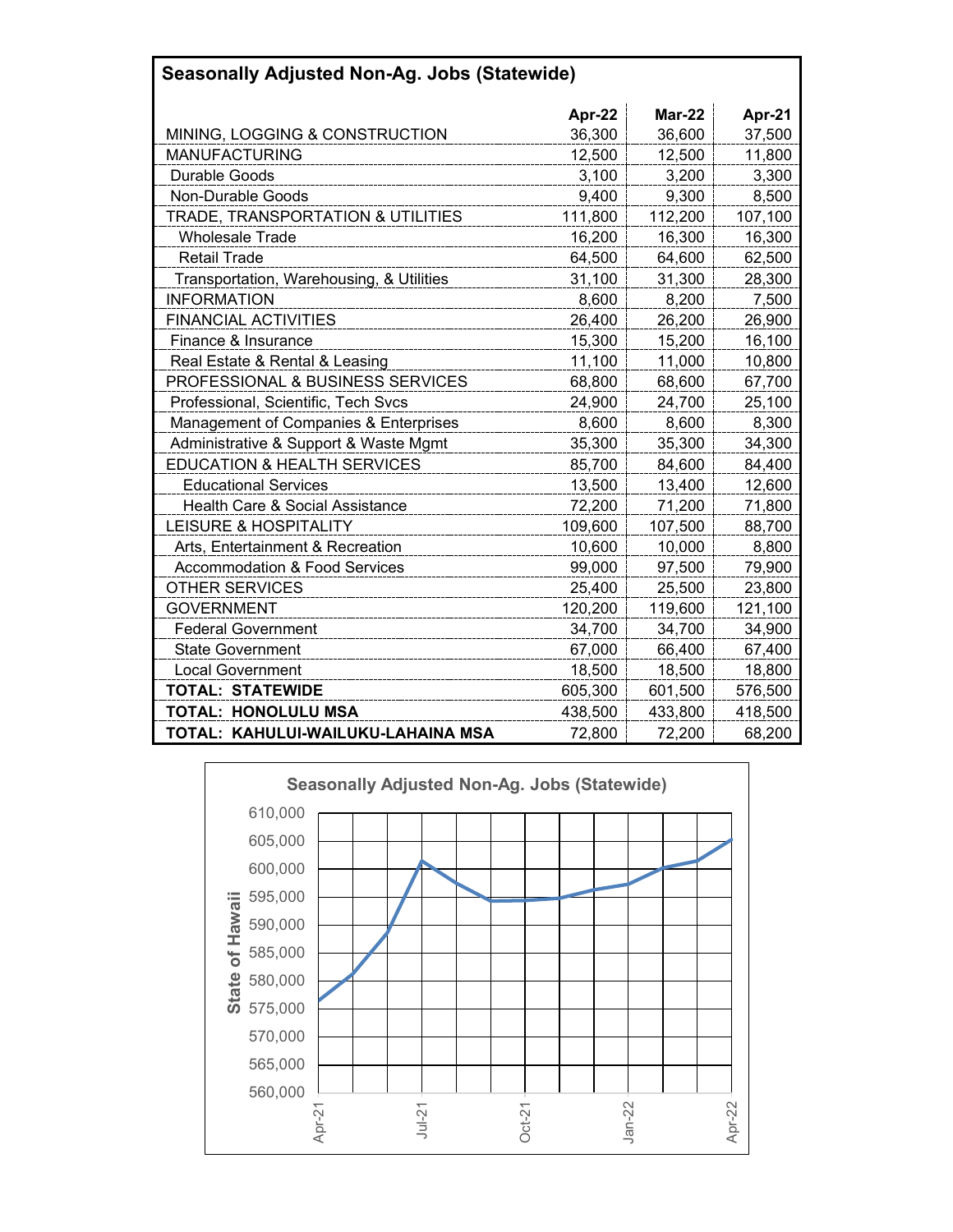#### Technical Notes

### **Labor Force Components**

The concepts and definitions used by the Local Area Unemployment Statistics (LAUS) program are the same as those used in the Current Population Survey for the national labor force data:

- *Civilian labor force*. Included are all persons in the civilian noninstitutional population ages 16 and older classified as either employed or unemployed. (See the definitions below.)
- *Employed persons*. These are all persons who, during the reference week (the week including the 12th day of the month), (a) did any work as paid employees, worked in their own business or profession or on their own farm, or worked 15 hours or more as unpaid workers in an enterprise operated by a member of their family, or (b) were not working but who had jobs from which they were temporarily absent because of vacation, illness, bad weather, childcare problems, maternity or paternity leave, labor-management dispute, job training, or other family or personal reasons, whether or not they were paid for the time off or were seeking other jobs. Each employed person is counted only once, even if he or she holds more than one job.
- *Unemployed persons*. Included are all persons who had no employment during the reference week, were available for work, except for temporary illness, and had made specific efforts to find employment sometime during the 4 week-period ending with the reference week. Persons who were waiting to be recalled to a job from which they had been laid off need not have been looking for work to be classified as unemployed.
- *Unemployment rate*. The unemployed percent of the civilian labor force [i.e., 100 times (unemployed/civilian labor force)].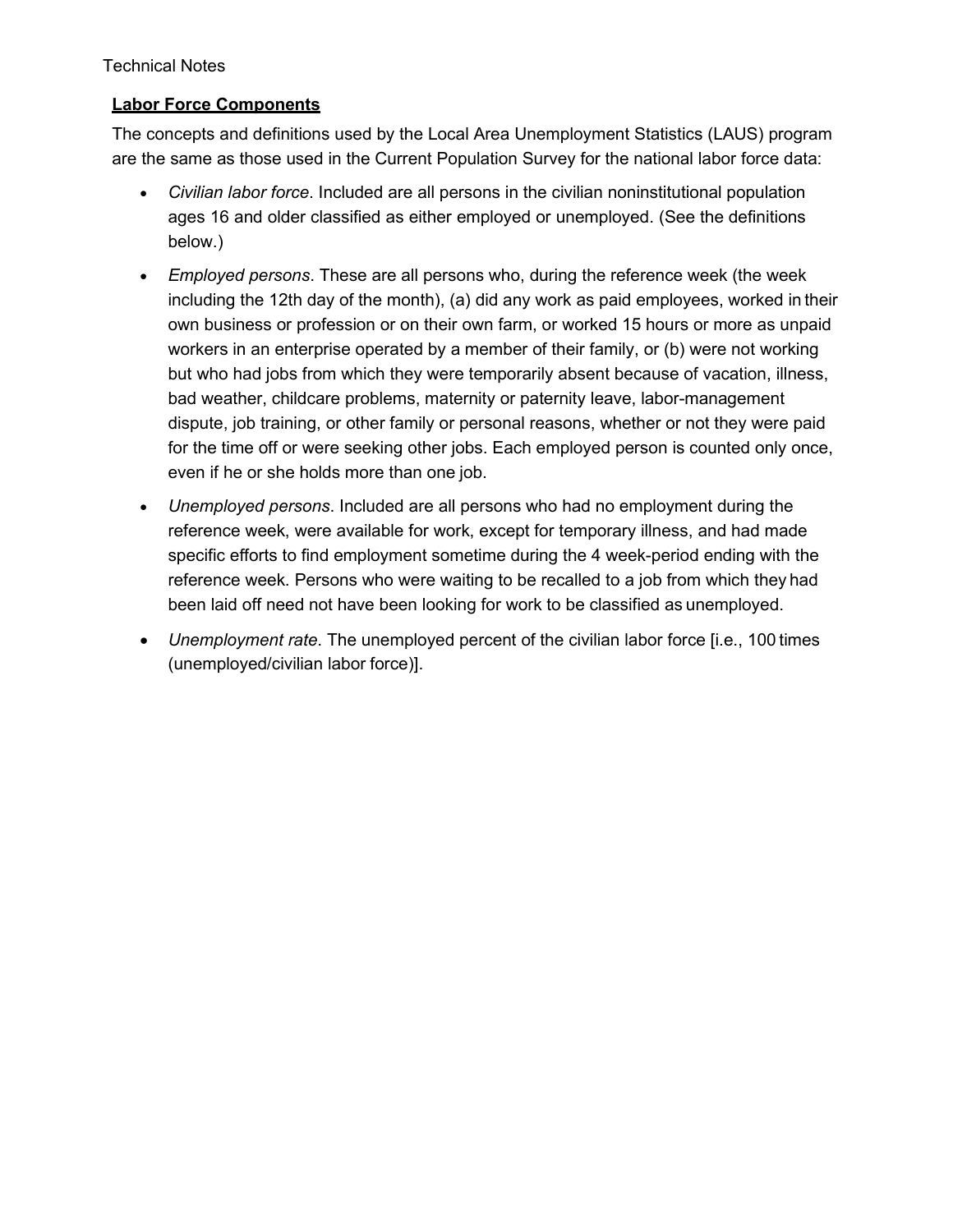## **Seasonal Adjustment**

The seasonal fluctuations in the number of employed and unemployed persons reflect hiring and layoff patterns that accompany regular events such as the winter holiday season and the summer vacation season. These variations make it difficult to tell whether month-to-month changes in employment and unemployment are due to normal seasonal patterns or to changing economic conditions. Therefore, the BLS uses a statistical technique called seasonal adjustment to address these issues. This technique uses the history of the labor force data and the job count data to identify the seasonal movements and to calculate the size and direction of these movements. A seasonal adjustment factor is then developed and applied to the estimates to eliminate the effects of regular seasonal fluctuations on the data. Seasonally adjusted statistical series enable more meaningful data comparisons between months or with an annual average.

## **Current Population (Household) Survey (CPS)**

A survey conducted for employment status in the week that includes the  $12<sup>th</sup>$  day of each month generates the unemployment rate statistics, which is a separate survey from the Establishment Survey that yields the industry job counts. The CPS survey contacts approximately 1,000 households in Hawaii to determine an individual's current employment status. Employed persons consist of: 1) all persons who did any work for pay or profit during the survey reference week, 2) all persons who did at least 15 hours of unpaid work in a family-owned enterprise operated by someone in their household, and 3) all persons who were temporarily absent from their regular jobs, whether they were paid or not. Persons considered unemployed are ones that do not have a job, have actively looked for work in the prior four weeks and are available for work. Temporarily laid off workers are counted as unemployed, whether they have engaged in a specific job seeking activity. Persons not in the labor force are those who are not classified as employed or unemployed during the survey reference week.

## **Benchmark Changes to Local Area Unemployment Statistics Data**

Statewide and substate data for 2010-2021 have revised inputs and have been re-estimated to reflect revised population controls and model re-estimation.

# **Change to Monthly Employment Estimates**

This release incorporates revised job count figures for the seasonally adjusted series. The revised data reflects historical corrections applied to unadjusted super sector or sector level series dating back from 1990 through 2021. For years, analysts with the State DLIR's Research and Statistics Office have developed monthly employment estimates for Hawaii and its metropolitan areas. These estimates were based on a monthly survey of Hawaii businesses and analysts' knowledge about our local economies. Beginning with the production of preliminary estimates for March 2011, responsibility for the production of State and metropolitan area (MSA) estimates were transitioned from individual state agencies to the U.S Bureau of Labor Statistics (BLS).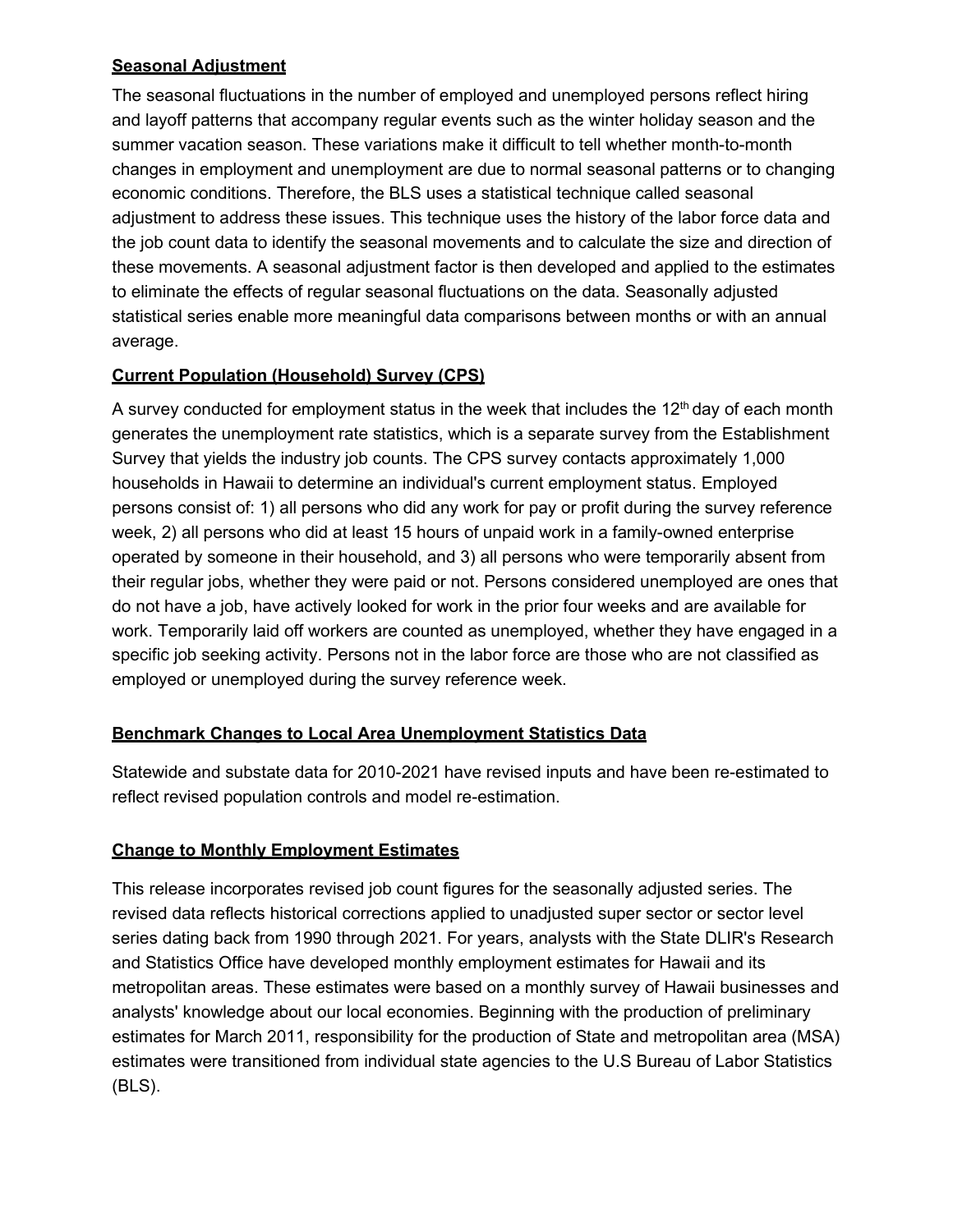For Hawaii, this means the transition of statewide, Honolulu and Kahului-Wailuku-Lahaina MSA estimates for both the seasonally adjusted and not seasonally adjusted areas are produced by BLS. State agencies will continue to provide the BLS with information on local events that may affect the estimates, such as strikes or large layoffs/hiring at businesses not covered by the survey and to disseminate and analyze the Current Employment Statistics (CES) estimates for local data users. BLS feels this change is designed to improve the cost efficiency of the CES program and to reduce the potential bias in state and area estimates. A portion of the cost savings generated by this change is slated to be directed towards raising survey response rates in future years, which will decrease the level of statistical error in the CES estimates. Until then, state analysts feel this change could result in increased month-to-month variability for the industry employment numbers particularly for Hawaii's counties and islands. BLS can be reached at (202) 691-6533 for any questions about these estimates.

The not seasonally adjusted job estimates for Hawaii County, Kauai County, Maui Island, Molokai, and Lānai are produced by the State of Hawaii Department of Business, Economic Development, & Tourism.

## **Seasonally Adjusted Labor Force & Unemployment Estimates for Honolulu & Maui Co.**

BLS publishes smoothed seasonally adjusted civilian labor force and unemployment estimates for all metropolitan areas, which includes the City and County of Honolulu and Maui County. BLS releases this data each month in the *Metropolitan Area Employment and Unemployment* news release. The schedule is available at [http://www.bls.gov/news.release/metro.toc.htm.](http://www.bls.gov/news.release/metro.toc.htm)

| Alternative Measures of Labor Underutilization for States, Second Quarter of |  |
|------------------------------------------------------------------------------|--|
| <b>First Quarter of 2022 Averages</b>                                        |  |

**Alternative Measures of Labor Underutilization**

|                      | <b>Measure</b> |       |       |         |       |       |
|----------------------|----------------|-------|-------|---------|-------|-------|
| <b>State</b>         | $U-1$          | $U-2$ | $U-3$ | $U - 4$ | $U-5$ | $U-6$ |
| <b>United States</b> | 2.3            | 2.6   | 4.7   | 5.0     | 5.7   | 8.4   |
| <b>Hawaii</b>        | 2.8            | 3.1   | 4.8   | 5.1     | 5.8   | 9.6   |

*Alternative Measures of Labor Underutilization for States, Second Quarter of 2021 through* 

The six alternative labor underutilization state measures based on the Current Population Survey (CPS) and compiled on a 4-quarter moving average basis defined:

U-1, persons unemployed 15 weeks or longer, as a percent of the civilian labor force; U-2, job losers and persons who completed temporary jobs, as a percent of the civilian labor force;

U-3, total unemployed, as a percent of the civilian labor force (this is the definition used for the official unemployment rate);

U-4, total unemployed plus discouraged workers, as a percent of the civilian labor force plus discouraged workers;

U-5, total unemployed, plus discouraged workers, plus all other marginally attached workers\*, as a percent of the civilian labor force plus all marginally attached workers; and

U-6, total unemployed, plus all marginally attached workers, plus total employed part time for economic reasons, as a percent of the civilian labor force plus all marginally attached workers.